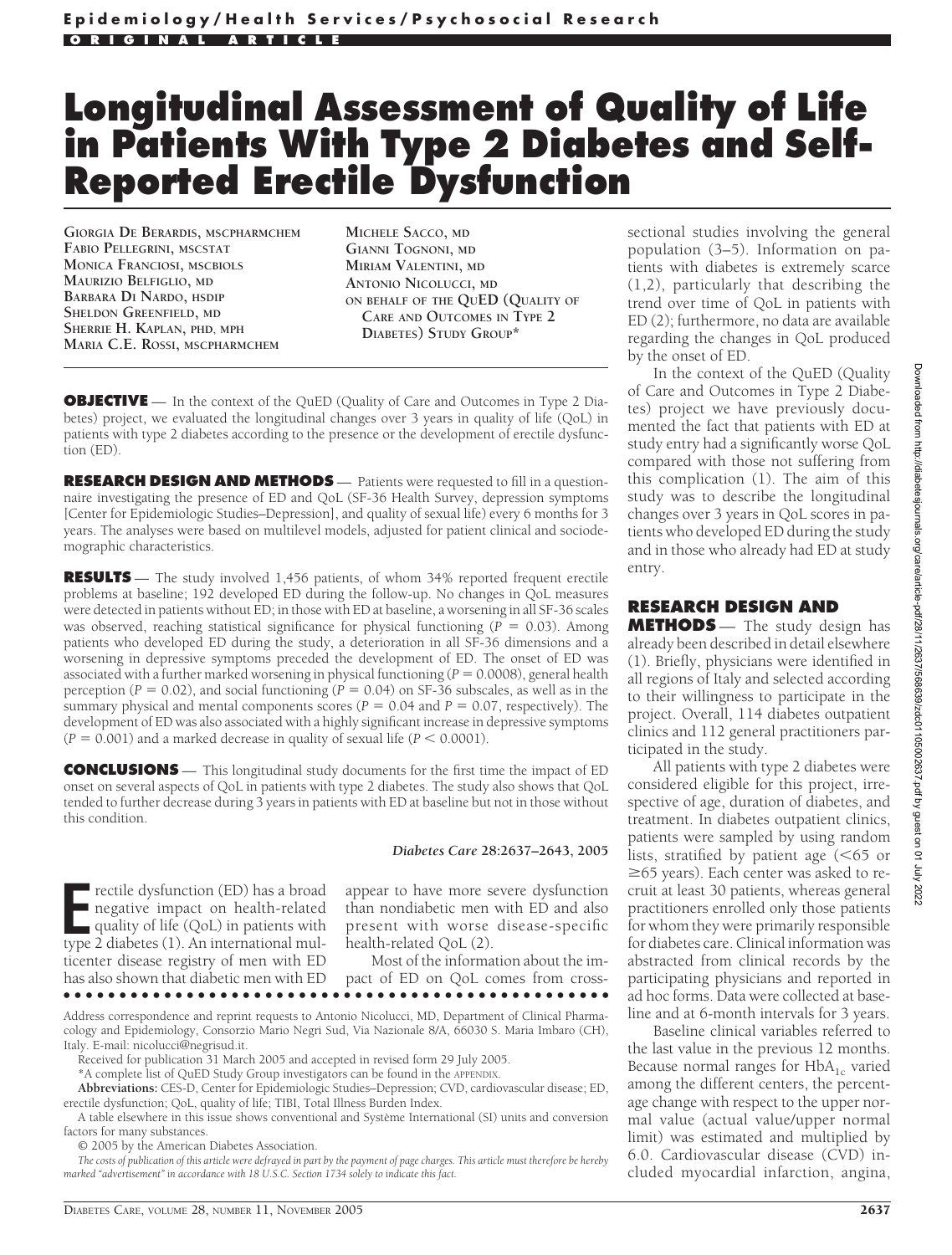## *Erectile dysfunction and QoL*

coronary revascularization procedures, stroke, and lower limb complications (claudication, ulcer, gangrene, amputation, and aortic-femoral revascularization procedures).

All subjects were asked to complete a questionnaire upon entry into the study and at 6-month intervals over a period of 3 years. The questionnaire was selfadministered and then sent anonymously to the coordinating center in prepaid envelopes. The matching between clinical data and the questionnaire was made possible through a code put by the physician on both sources of information. No other details on patient identity were contained neither in the questionnaire nor in clinical data.

The presence of ED was investigated by asking the patient how often he had experienced problems in achieving and maintaining an erection during the past 6 months, with responses calibrated on a 5-level scale (from never to more than once per week). We considered only those patients who reported frequent erectile problems (almost every week or more than once a week) as being affected by ED. Incident cases of ED were considered those patients without ED at baseline who reported frequent erectile problems during the follow-up. The presence and severity of diabetes complications and comorbidities were summarized by using the Total Illness Burden Index (TIBI), a widely used comorbidity measure specifically developed for outpatient populations (6).

# QoL

QoL was assessed using the SF-36 Health Survey, a generic measure covering eight dimensions: physical functioning, role limitations caused by physical health problems, bodily pain, general health perception, vitality, social functioning, role limitations caused by emotional health problems, and mental health (7). Scores on all the subscales are transformed linearly to a possible range of 0–100; higher scores indicated more favorable physical functioning/psychological well-being. These eight domains may be further aggregated into two summary measures: the physical component summary measure and the mental component summary measure (8).

## Depressive symptoms

The Center for Epidemiologic Studies– Depression (CES-D) Scale is a selfreported measure of depression

composed of 20 items addressing symptoms of depression during the previous 4 weeks. Values of the CES-D Scale range from 0 to 60 with higher values indicating more severe depressive symptoms (9).

## Quality of sexual life

We evaluated the quality of sexual life using the Sexual Life Questionnaire composed of six items. The score ranges between 0 and 100, with higher values indicating better quality of sexual life. Details on the questionnaire validation have been reported in a previous paper (1).

## Statistical analysis

Patients' characteristics according to the presence/development of ED were compared using the  $\chi^2$  test for categorical variables and the Mann-Whitney *U* test for continuous variables. Changes in QoL scores during the study were calculated as the difference between baseline and last follow-up value and compared using the paired *t* test. Effect sizes were calculated by dividing the changes in each QoL score by the SD of that score estimated at baseline on the entire sample.

To account for the hierarchical nature of the data (repeated measurements within patients) and to control simultaneously for the possible confounding effects of the different variables, we utilized multivariate multilevel linear models (10,11). In our longitudinal analysis, which evaluated factors associated with a decline in QoL measures, multilevel methods allowed to appropriately model within- and between-patient variability  $(12)$ 

Among baseline patient characteristics, the following sociodemographic and clinical characteristics were considered: age, school education, marital status, diabetes duration, previous history of a cardiovascular event, diabetes therapy, hypertension, presence, and severity of comorbidity (TIBI). We considered the occurrence of ED and the incidence of CVD events during the follow-up as timedependent covariates.

Results are expressed in terms of standardized  $\beta$  parameters with the relative *P* value. Standardized  $\beta$  parameters indicate the changes over time in QoL measures with respect to baseline for patients without ED and those with ED at baseline. For patients who developed ED during the follow-up, the  $\beta$  parameters show the average change from before to after the development of ED. All the analyses were

performed using SAS Statistical Package, version 8.2 (13).

**RESULTS** — The study involved 1,456 patients, of whom 500 patients (34%) reported frequent erectile problems at study entry and 192 patients (13.2%) developed ED during the followup. Patients' characteristics according to the presence or development of ED are reported in Table 1. Patients who developed ED were older; had longer duration of diabetes, worse metabolic control, and a higher TIBI score; and were more often treated with insulin and affected by hypertension, neuropathy, micro- or macroalbuminuria, or CVD compared with those without ED. With respect to patients with ED at baseline, those who developed ED during the follow up were less often treated with insulin, less likely to have retinopathy, and showed a lower TIBI score.

The analysis of QoL scores during 3 years of follow-up showed that no major changes were present among patients without ED, except for a slight improvement in depressive symptoms (*P* 0.016) (Table 2). In individuals with ED at baseline we documented a worsening in the physical dimensions of the SF-36, which reached the statistical significance for physical functioning  $(P = 0.003)$  and the physical component summary measure  $(P = 0.008)$ . Among men who developed ED during the follow up, all the QoL measures showed a deterioration, reaching statistical significance for physical functioning  $(P = 0.04)$ , the physical component summary measure  $(P = 0.018)$ , and quality of sexual life  $(P < 0.0001)$ .

Patterns of QoL measures from 24 months before the onset of ED to 18 months after the onset of ED are displayed in Fig. 1. For all the SF-36 dimensions, a deterioration in QoL seems to precede the development of ED. In particular, in looking at the physical and mental components summary measures, the deterioration in the physical domain seems to precede by 6 months the decrease in the psychological well-being. The onset of ED is clearly associated with a further decrease in all the scores, which reach the lowest level concomitantly with its occurrence. Similarly, a worsening of depressive symptoms precedes the onset of ED, reaches its highest level concomitantly with it, and tends to plateau thereafter. As expected, erectile problems are associated with a steep decline in the quality of sexual life.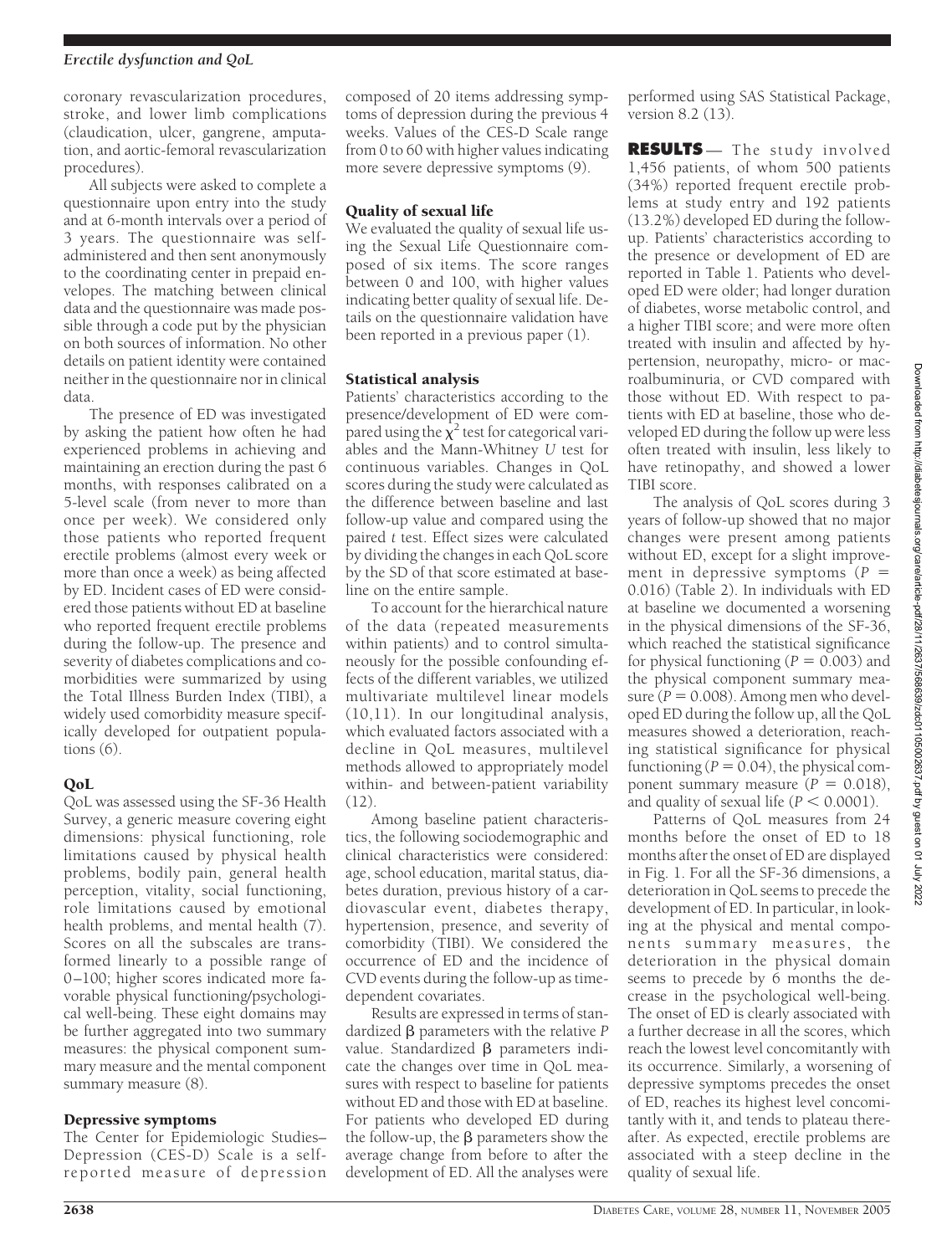## **Table 1—***Patients' characteristics according to the presence/development of ED*

|                           |                 | ED              |                 |          |       |
|---------------------------|-----------------|-----------------|-----------------|----------|-------|
| Characteristics           | No              | At baseline     | Incident        | $P^*$    | $P+$  |
| п                         | 764 (52.5)      | 500 (34.3)      | 192 (13.2)      |          |       |
| Age (years)               | $58.9 \pm 10.4$ | $65.0 \pm 8.2$  | $64.3 \pm 7.8$  | < 0.0001 | 0.17  |
| School education $\leq 5$ | 39.1            | 30.8            | 40.6            | 0.71     | 0.01  |
| years<br>Income           |                 |                 |                 | 0.44     | 0.54  |
| $<\epsilon$ 6.000         | 6.2             | 7.4             | 7.1             |          |       |
| €6-12.000                 | 31.2            | 31.0            | 35.5            |          |       |
| >€12.000                  | 62.6            | 61.6            | 57.4            |          |       |
|                           |                 |                 |                 | 0.13     |       |
| Smoking                   |                 |                 |                 |          | 0.55  |
| No                        | 26.0            | 21.1            | 20.4            |          |       |
| Yes                       | 26.1            | 19.8            | 23.7            |          |       |
| Ex                        | 47.9            | 59.1            | 55.9            |          |       |
| BMI $(kg/m2)$             | $27.5 \pm 3.7$  | $27.3 \pm 7.2$  | $27.3 \pm 7.3$  | 0.57     | 0.98  |
| Diabetes duration (years) | $8.6 \pm 7.6$   | $12.5 \pm 9.3$  | $11.7 \pm 9.0$  | < 0.0001 | 0.38  |
| Diabetes treatment        |                 |                 |                 | 0.04     | 0.01  |
| Diet alone                | 23.1            | 9.3             | 18.2            |          |       |
| Oral agents               | 64.2            | 64.4            | 61.5            |          |       |
| Insulin                   | 7.9             | 15.9            | 11.5            |          |       |
| $Insulin + oral agents$   | 4.8             | 10.4            | 8.9             |          |       |
| $HbA_{1c}$ (%)            | $6.9 \pm 1.5$   | $7.2 \pm 1.6$   | $7.3 \pm 1.7$   | 0.004    | 0.60  |
| Retinopathy               | 13.9            | 28.4            | 19.4            | 0.07     | 0.02  |
| Neuropathy                | 5.1             | 15.7            | 14.3            | < 0.0001 | 0.66  |
| Micro- or                 | 19.7            | 29.7            | 29.0            | 0.02     | 0.89  |
| macroalbuminuria          |                 |                 |                 |          |       |
| Hypertension              | 39.3            | 50.2            | 50.0            | 0.007    | 0.96  |
| Dyslipidemia              | 20.0            | 20.6            | 19.3            | 0.81     | 0.70  |
| Peripheral vascular       | 3.4             | 5.4             | 4.2             | 0.61     | 0.51  |
| disease                   |                 |                 |                 |          |       |
| <b>CVD</b>                | 12.8            | 24.8            | 19.8            | 0.01     | 0.16  |
| <b>TIBI</b>               | $9.8 \pm 9.8$   | $15.4 \pm 12.4$ | $12.3 \pm 10.6$ | 0.0006   | 0.005 |

Data are *n* (%), %, or means  $\pm$  SD. *P* values refer to  $\chi^2$  for categorical variables and Mann-Whitney *U* test for continuous variables. \*Incident ED versus no ED. †Incident ED versus ED at baseline.

# *De Berardis and Associates*

Multilevel models confirmed that no changes in QoL measures were detected during 3 years in men without ED, with the only exception being a marginally significant improvement in the social functioning SF-36 subscale (Table 3).

Among patients with ED at baseline, a worsening in all SF-36 scales was observed, even though statistical significance was reached for physical functioning only. The severity of depressive symptoms also slightly increased. On the other hand, the quality of sexual life score tended to improve (Table 3).

Among the patients who developed ED during the study, this condition was associated with a marked worsening in the physical functioning, general health perception, and social functioning SF-36 subscales as well as in the summary physical component score. The development of ED was also associated with a highly significant increase in depressive symptoms and a marked decrease in quality of sexual life (Table 3).

Among the other variables investigated, the severity of diabetes and its complications as summarized by the TIBI and the presence of CVD represented the strongest predictors of decline in all the scales. Low levels of school education and older age also predicted a worsening in the physical components of SF-36 (Table 3).

**CONCLUSIONS** — A few cross-sectional studies have described the association between the presence of ED and

| Table 2—Changes in QoL measures from baseline to last follow-up according to the presence/development of ED |  |  |  |  |
|-------------------------------------------------------------------------------------------------------------|--|--|--|--|
|                                                                                                             |  |  |  |  |

|              | ED              |                 |             |                 |                 |             |                 |                 |             |
|--------------|-----------------|-----------------|-------------|-----------------|-----------------|-------------|-----------------|-----------------|-------------|
|              | No              |                 |             | At baseline     |                 |             | Incident        |                 |             |
| QoL measures | Baseline        | $Change*$       | Effect size | Baseline        | Change*         | Effect size | Baseline        | $Change*$       | Effect size |
| PF           | $84.7 \pm 17.7$ | $0.3 \pm 16.7$  | 0.01        | $75.1 \pm 23.3$ | $-3.3 \pm 20.1$ | $-0.16$     | $76.3 \pm 23.3$ | $-3.5 \pm 24.1$ | $-0.16$     |
| RP           | $77.4 \pm 34.6$ | $-0.8 \pm 39.2$ | $-0.02$     | $58.0 \pm 43.1$ | $-0.7 \pm 40.6$ | $-0.02$     | $60.5 \pm 41.0$ | $-1.6 \pm 43.9$ | $-0.04$     |
| BP           | $78.0 \pm 23.5$ | $-0.2 \pm 25.9$ | $-0.08$     | $67.1 \pm 25.6$ | $-1.2 \pm 25.7$ | $-0.05$     | $70.4 \pm 26.1$ | $0.4 \pm 29.6$  | 0.01        |
| GH           | $61.6 \pm 18.0$ | $0.5 \pm 16.4$  | 0.02        | $51.7 \pm 20.2$ | $-1.3 \pm 16.7$ | $-0.06$     | $55.4 \pm 19.6$ | $-2.2 \pm 20.2$ | $-0.11$     |
| VT           | $67.2 \pm 18.1$ | $0.1 \pm 16.5$  | 0.005       | $56.7 \pm 20.0$ | $-0.9 \pm 17.6$ | $-0.04$     | $59.5 \pm 18.8$ | $-2.3 \pm 18.5$ | $-0.12$     |
| SF           | $78.8 \pm 21.8$ | $1.1 \pm 24.1$  | 0.05        | $67.0 \pm 26.1$ | $2.0 \pm 24.7$  | 0.08        | $72.5 \pm 23.1$ | $-1.2 \pm 28.0$ | $-0.05$     |
| <b>RE</b>    | $78.1 \pm 34.6$ | $2.5 \pm 39.8$  | 0.06        | $59.2 \pm 43.2$ | $2.1 \pm 40.7$  | 0.05        | $62.5 \pm 40.8$ | $-2.0 \pm 48.4$ | $-0.05$     |
| <b>MH</b>    | $73.5 \pm 18.3$ | $0.5 \pm 16.1$  | 0.02        | $65.0 \pm 21.3$ | $1.0 \pm 16.9$  | 0.05        | $68.1 \pm 17.3$ | $-2.2 \pm 18.6$ | $-0.11$     |
| <b>PCS</b>   | $49.3 \pm 7.6$  | $-0.2 \pm 7.3$  | $-0.02$     | $44.7 \pm 8.6$  | $-1.0 \pm 7.3$  | $-0.12$     | $46.8 \pm 8.5$  | $-1.4 \pm 9.3$  | $-0.16$     |
| <b>MCS</b>   | $49.0 \pm 10.0$ | $0.8 \pm 9.4$   | 0.07        | $44.6 \pm 11.6$ | $1.0 \pm 9.9$   | 0.10        | $46.3 \pm 9.5$  | $-1.1 \pm 10.6$ | $-0.10$     |
| <b>SLQ</b>   | $84.3 \pm 16.4$ | $0.7 \pm 14.7$  | 0.03        | $62.1 \pm 23.2$ | $-0.3 \pm 23.1$ | $-0.01$     | $75.5 \pm 20.9$ | $-8.5 \pm 20.2$ | $-0.39$     |
| CES-D        | $16.3 \pm 9.0$  | $-0.8 \pm 8.0$  | $-0.09$     | $19.9 \pm 10.0$ | $0.6 \pm 9.1$   | 0.07        | $18.7 \pm 8.9$  | $1.0 \pm 9.6$   | 0.10        |

Statistically significant changes from baseline (*P*  $\leq$  0.05) are in boldface. \*Positive change indicates improvement for SF-36 dimensions and Sexual Life Questionnaire (SLQ) and deterioration for CES-D score; negative change indicates deterioration for SF-36 dimensions and SLQ and improvement for CES-D score. BP, bodily pain; GH, general health perception; MCS, mental component summary; MH, mental health; PCS, physical component summary; PF, physical functioning; RE, role limitations caused by emotional health problems; RP, role limitations caused by physical health problems; SF, social functioning; VT, vitality.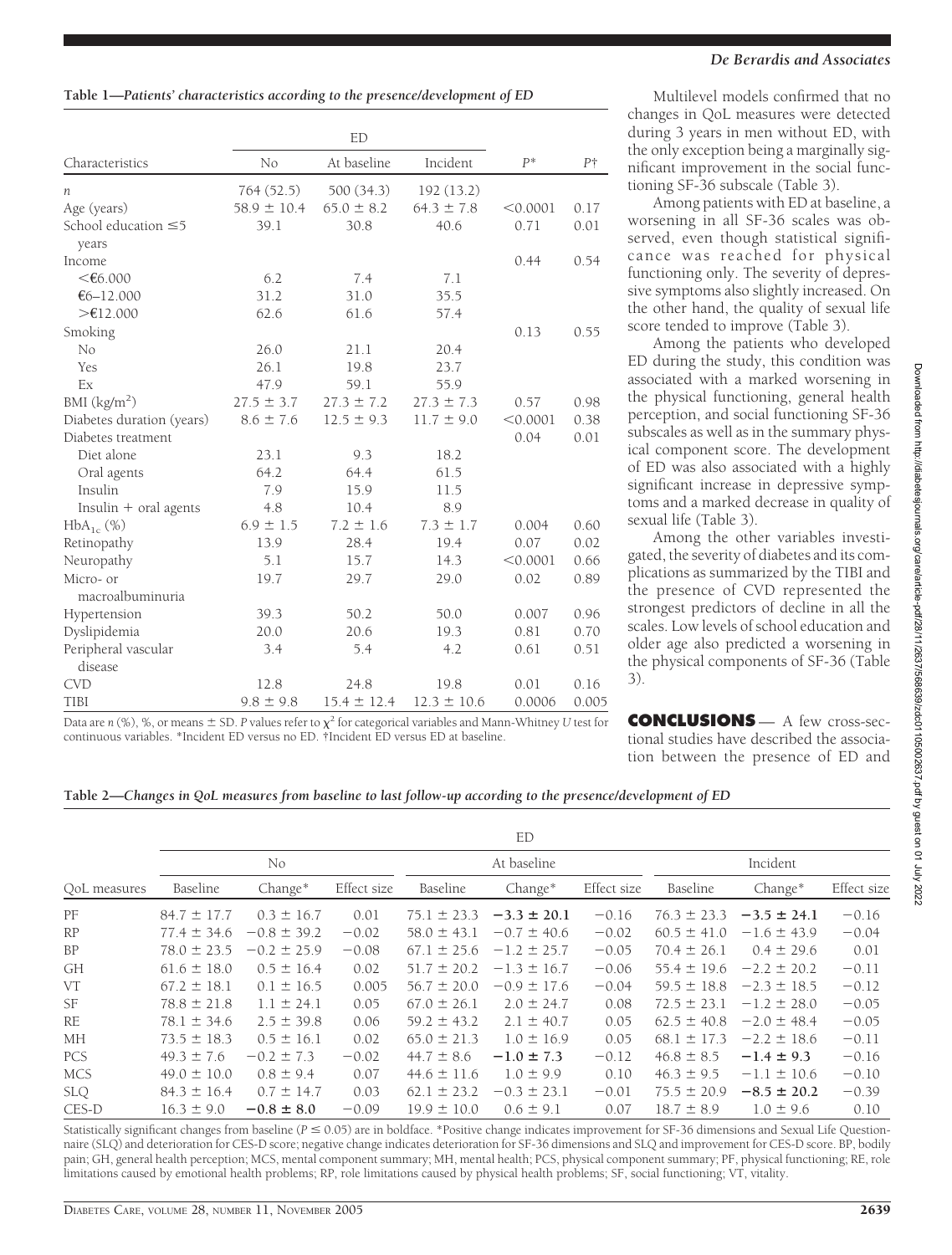

66

*Erectile dysfunction and QoL*

85

**SF-36: Physical Functioning** 

Figure 1—*Patterns of QoL measures from 24 months before to 18 months after the onset of ED.*

poorer QoL (1–5); nevertheless, no longterm, longitudinal evaluation of the impact of this condition on physical and

psychological well-being is available. We describe for the first time changes in QoL occurring over 3 years in men with type 2

diabetes and ED and the deterioration in QoL subsequent to the development of ED.

SF-36: Vitality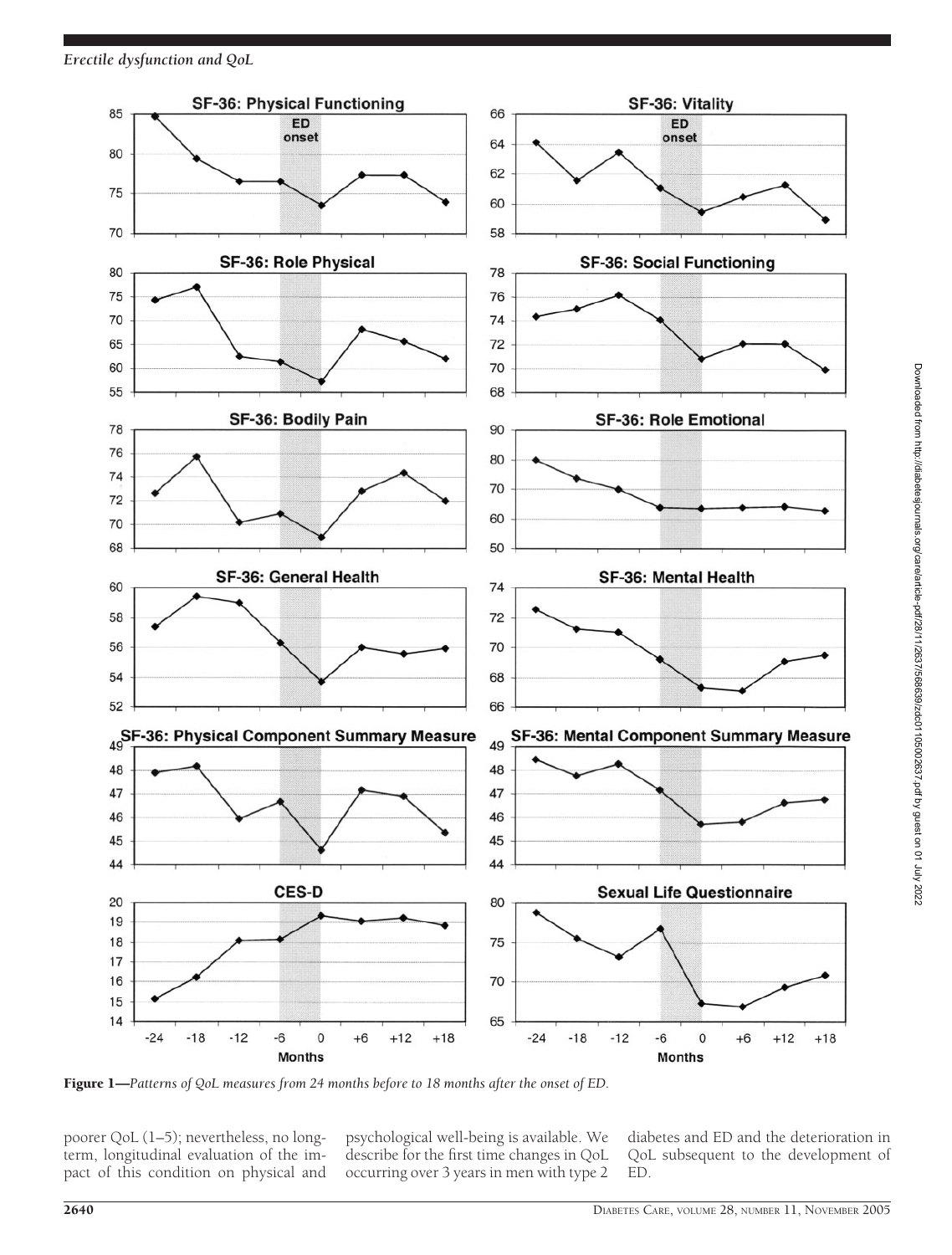# **Table 3—***Independent predictors of longitudinal changes in QoL scores: results of multilevel analyses*

|                                                  |                        |                                                                       |                                                                 | $SF-36$                                                        |                 |                                                                                                                               |                                    |                                   |
|--------------------------------------------------|------------------------|-----------------------------------------------------------------------|-----------------------------------------------------------------|----------------------------------------------------------------|-----------------|-------------------------------------------------------------------------------------------------------------------------------|------------------------------------|-----------------------------------|
| Covariates                                       | PF                     | RP                                                                    | <b>BP</b>                                                       | GH                                                             | VT              | SF                                                                                                                            | RE                                 | МH                                |
| No ED                                            | 0.44(0.66)             | 0.75(0.46)                                                            | 0.16(0.88)                                                      | $-0.75(0.45)$                                                  | $-0.61(0.54)$   | 2.00(0.05)                                                                                                                    | 1.08(0.28)                         | 0.36(0.72)                        |
| ED at baseline                                   | $-2.22(0.03)$          | $-0.96(0.34)$                                                         | $-0.83(0.41)$                                                   | $-0.54(0.59)$                                                  | $-1.20(0.23)$   | $-0.55(0.58)$                                                                                                                 | $-0.85(0.40)$                      | $-0.20(0.84)$                     |
| Incident ED                                      | $-3.36(0.0008)$        | $-1.24(0.22)$                                                         | $-1.11(0.27)$                                                   | $-2.43(0.02)$                                                  | $-1.14(0.25)$   | $-2.07(0.04)$                                                                                                                 | $-1.24(0.21)$                      | $-1.45(0.15)$                     |
| Age                                              | $-8.73 \approx 0.0001$ | $-8.72 \left( < 0.0001 \right)$                                       | $-3.28(0.001)$                                                  | 0.98(0.33)                                                     | 2.93(0.003)     | 0.70(0.48)                                                                                                                    | $-4.26 \left( \leq 0.0001 \right)$ | $4.55 \left( \leq 0.0001 \right)$ |
| Marital status                                   | $-0.95(0.34)$          | $-2.07(0.04)$                                                         | $-1.73(0.08)$                                                   | $-2.51(0.01)$                                                  | $-1.77(0.08)$   | $-1.86(0.06)$                                                                                                                 | $-2.82(0.005)$                     | $-1.23(0.22)$                     |
| (single/<br>divorced/<br>widowed vs.<br>married) |                        |                                                                       |                                                                 |                                                                |                 |                                                                                                                               |                                    |                                   |
|                                                  |                        | School education $-6.48 \, (<0.0001$ ) $-4.26 \, (<0.0001)$           | $-4.68 \left( \leq 0.0001 \right)$ $-2.76 \left( 0.006 \right)$ |                                                                | $-1.85(0.06)$   | $-0.69(0.49)$                                                                                                                 | $-2.70(0.007)$                     | $-0.93(0.35)$                     |
| $(\leq 5$ years vs.<br>$>5$ years)               |                        |                                                                       |                                                                 |                                                                |                 |                                                                                                                               |                                    |                                   |
| Diabetes<br>duration                             | 0.66(0.51)             | 0.53(0.60)                                                            | $-1.62(0.11)$                                                   | $-4.06 \left( \leq 0.0001 \right)$ $-2.31 \left( 0.02 \right)$ |                 | $-2.47(0.01)$                                                                                                                 | 1.32(0.19)                         | $-1.49(0.14)$                     |
| Treatment                                        |                        |                                                                       |                                                                 |                                                                |                 |                                                                                                                               |                                    |                                   |
| Insulin vs. diet/<br>OA                          | $-3.33(0.0009)$        | $-2.05(0.04)$                                                         | $-0.07(0.95)$                                                   | $-3.47(0.0005)$                                                | $-1.23(0.22)$   | $-2.22(0.03)$                                                                                                                 | $-0.95(0.34)$                      | $-1.20(0.23)$                     |
| $OA + insulin vs. -0.88 (0.38)$<br>diet/OA       |                        | $-2.09(0.04)$                                                         | $-2.11(0.03)$                                                   | $-1.75(0.08)$                                                  | $-0.09(0.92)$   | $-1.76(0.08)$                                                                                                                 | $-1.45(0.15)$                      | $-0.38(0.70)$                     |
| TIBI                                             |                        | $-14.12 \left( \leq 0.0001 \right) -11.12 \left( \leq 0.0001 \right)$ |                                                                 |                                                                |                 | $-16.32 \leq 0.0001$ $-11.33 \leq 0.0001$ $-15.35 \leq 0.0001$ $-11.21 \leq 0.0001$ $-10.88 \leq 0.0001$ $-11.61 \leq 0.0001$ |                                    |                                   |
| CVD at baseline                                  | $-5.81 (<0.0001)$      | $-4.00 \, (< 0.0001)$                                                 | $-1.87(0.06)$                                                   | $-2.97(0.003)$                                                 | $-3.76(0.0002)$ | $-1.87(0.06)$                                                                                                                 | $-2.87(0.0004)$                    | $-2.40(0.02)$                     |
| CVD at follow-<br>up                             | $-1.86(0.06)$          | $-2.22(0.03)$                                                         | $-1.48(0.14)$                                                   | $-2.73(0.006)$                                                 | 0.25(0.81)      | $-1.18(0.24)$                                                                                                                 | $-1.25(0.21)$                      | 1.34(0.18)                        |

Data are standardized  $\beta$  (P value). Standardized  $\beta$  parameters indicate the changes over time in QoL measures with respect to baseline. Positive standardized  $\beta$ parameters indicate improvement for SF-36 dimensions and Sexual Life Questionnaire (SLQ) and deterioration for CES-D score; negative standardized  $\beta$  parameters indicate deterioration for SF-36 dimensions and SLQ and improvement for CES-D score. The impact of ED is partitioned in two components: the first indicates the changes over time in patients with ED at baseline; the second shows the average changes before to after the development of ED. BP, bodily pain; GH, general health perception; MCS, mental component summary; MH, mental health; OA, oral agent; PCS, physical component summary; PF, physical functioning; RE, role limitations caused by emotional health problems; RP, role limitations caused by physical health problems; SF, social functioning; VT, vitality.

In our study, QoL remained substantially unchanged among patients without erectile problems, whereas men with ED at baseline showed a significant deterioration in physical functioning. This finding can be related to the more severe clinical conditions of these patients, who show a markedly higher prevalence of micro- and macrovascular complications, as well as significantly older age. It is interesting to note that men with ED at baseline showed a statistically significant improvement in the quality of their sexual life. A noteworthy occurrence is that sildenafil became available on the market in Italy in 1998, concomitantly with the collection of the baseline data for our study. Therefore, although we do not have information about the use of this drug, it is reasonable to assume that such an improvement may be at least partially related to the availability of new effective oral treatments for ED.

The study offered a unique opportunity to evaluate QoL in patients with type 2 diabetes before and after the onset of ED. From a clinical point of view, men who developed ED during the follow-up

had more severe clinical conditions at baseline compared with those without ED but very similar to those who had already reported erectile problems at study entry. These findings suggest that the presence of ED should be regularly investigated in patients with type 2 diabetes of longer duration, particularly when associated with micro- and macrovascular complications.

Patterns of QoL scores before and after the onset of ED suggest that a deterioration in physical well-being, followed by a worsening in psychological well-being, precede the development of sexual problems, thus suggesting an interplay between clinical and psychological factors in determining ED. Such a decline in QoL was not attributable to the incidence of new CVD events; in fact, only 8 of 192 patients who developed ED during the study also experienced a CVD event before ED onset. An alternative explanation for these findings could be represented by the occurrence of subtle pathological changes affecting the biopsychosocial functioning of the patient before manifestation of objective signs.

Erectile problems further deteriorate a patient's health perception: for all the aspects investigated a worse score was reached concomitantly with the reporting of erectile problems. These findings were confirmed by multilevel analyses suggesting a greater impact of ED on physical functioning, depressive symptoms, general health perception, and social functioning. As expected, the dimension of QoL more seriously affected was represented by quality of sexual life, showing a dramatic decline as a consequence of ED onset.

Our data underline the importance of monitoring patients' physical and emotional well-being: a deterioration in these aspects of QoL can represent an alarm bell for the development of sexual problems that will further contribute to worsen subjective health perception. Because patients could be reluctant to discuss their sexual problems, physicians should actively investigate these aspects in the light of the availability of effective treatments. In this regard, several studies have shown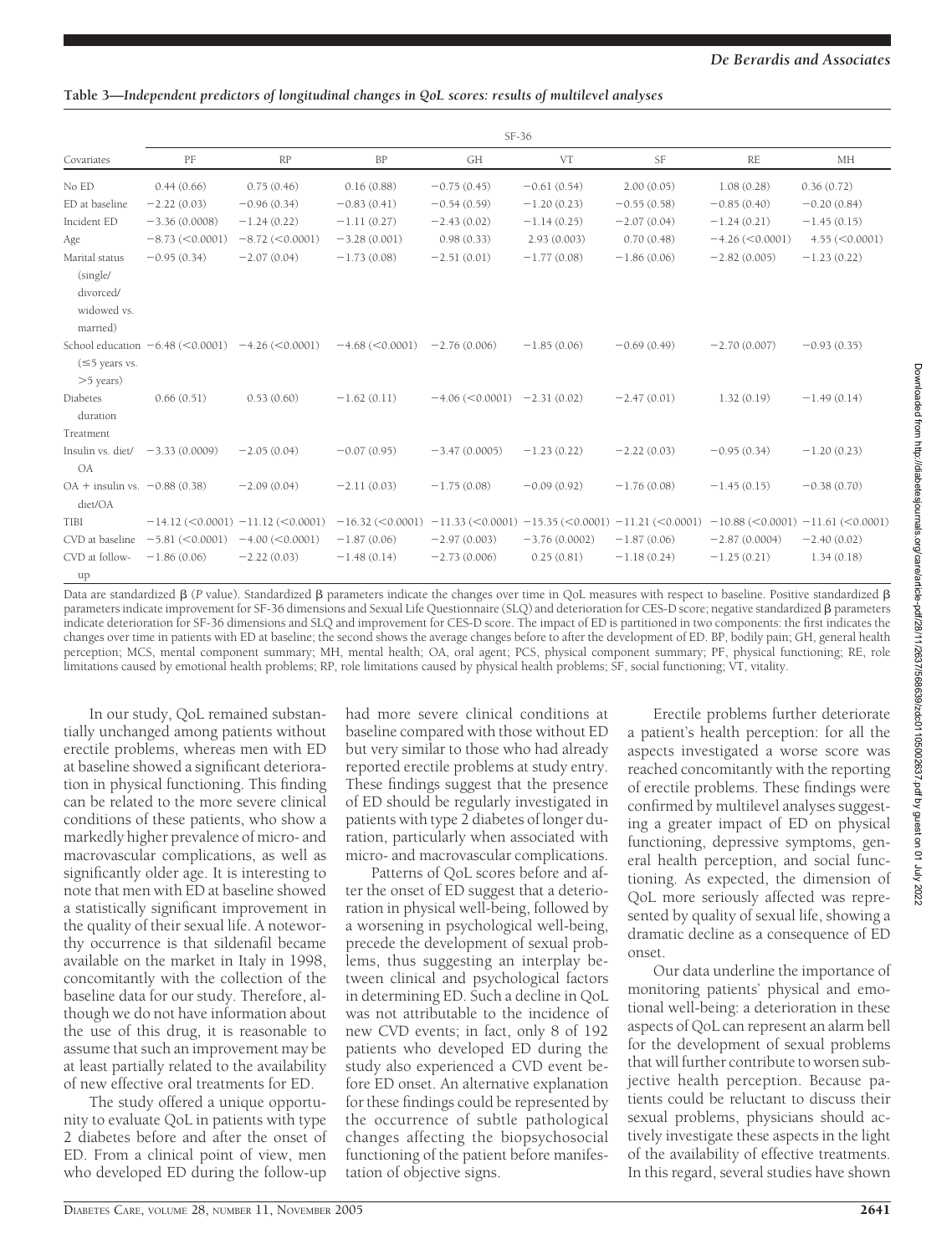## **Table 3—***Continued*

| SF-36 summary scores                                                |                                      |                                                  |                                     |  |
|---------------------------------------------------------------------|--------------------------------------|--------------------------------------------------|-------------------------------------|--|
| PCS<br><b>MCS</b>                                                   |                                      | CES-D                                            | <b>SLQ</b>                          |  |
| $-1.22(0.22)$                                                       | 1.48(0.14)                           | $-0.81(0.42)$                                    | $-0.06(0.95)$                       |  |
| $-1.21(0.22)$                                                       | $-0.46(0.65)$                        | 0.86(0.39)                                       | 2.41(0.02)                          |  |
| $-2.08(0.04)$                                                       | $-1.81(0.07)$                        | 3.22(0.001)                                      | $-8.00 \, (<0.0001)$                |  |
| $-8.02 \, (<0.0001)$                                                | $4.68 \left( \leq 0.0001 \right)$    | $-1.09(0.28)$                                    | 0.03(0.97)                          |  |
| $-1.52(0.13)$                                                       | $-1.90(0.06)$                        | $4.70 \, (\leq 0.0001)$                          | $-0.35(0.73)$                       |  |
|                                                                     |                                      |                                                  |                                     |  |
| $-5.71 (< 0.0001)$                                                  | 0.07(0.94)                           | 1.01(0.31)                                       | 1.01(0.31)                          |  |
| $-1.17(0.24)$                                                       | $-1.18(0.24)$                        | 0.44(0.66)                                       | $-3.22(0.001)$                      |  |
| $-2.83(0.005)$                                                      | $-0.72(0.47)$                        | 0.83(0.41)                                       | $-2.63(0.009)$                      |  |
| $-2.79(0.0005)$                                                     | $-0.71(0.48)$                        | 1.47(0.14)                                       | 0.16(0.87)                          |  |
| $-16.38 \left( < 0.0001 \right)$<br>$-5.24 \left( < 0.0001 \right)$ | $-10.44 \le 0.0001$<br>$-1.55(0.12)$ | $11.06 \left( \leq 0.0001 \right)$<br>1.48(0.14) | $-8.78 (< 0.0001)$<br>$-1.84(0.07)$ |  |
| $-3.30(0.001)$                                                      | 0.26(0.80)                           | $-0.36(0.72)$                                    | $-0.23(0.82)$                       |  |
|                                                                     |                                      |                                                  |                                     |  |

the positive effects of therapy on different aspects of QoL (14–17).

Two potential methodological limitations of our study need to be discussed. The presence of ED was based on patient self-report, without any attempt to clinically confirm the diagnosis. Nevertheless, subjective evaluation of the individual's erection and satisfaction for sexual life are more likely to influence psychological well-being rather than the objective evaluation of the degree of ED. Second, we had no information on the use of treatment for ED after its diagnosis. Therefore, QoL scores after the onset of ED could have been at least partially influenced by such therapies and the impact of ED could be even greater than that documented.

In summary, this longitudinal study documents for the first time the impact of the onset of ED on several aspects of QoL in patients with type 2 diabetes. The study also shows that QoL tended to further decrease during 3 years in patients with ED at baseline, but not in those without this condition.

**Acknowledgments**— This study was supported by Pfizer Italiana S.p.A and partially supported by Italian "Ministero dell'Istruzione, dell'Universita` e della Ricerca (MIUR)" (DM 623/96-2002).

The authors thank Sonia Ferrari and Marco Piaggione for their technical support.

# **APPENDIX**

### Writing committee and coordinating center

Giorgia De Berardis, MScPharmChem; Fabio Pellegrini, MScStat; Monica Franciosi, MScBiolS; Maurizio Belfiglio, MD; Barbara Di Nardo, HSDip; Sheldon Greenfield, MD; Sherrie H. Kaplan, PhD, MPH; Maria C.E. Rossi, MScPharmChem; Michele Sacco, MD; Gianni Tognoni, MD; Miriam Valentini, MD; Antonio Nicolucci, MD.

## Scientific committee

Vittorio Caimi, MD; Fabio Capani, MD; Andrea Corsi, MD; Roberto Della Vedova, MD; Massimo Massi Benedetti, MD; Antonio Nicolucci, MD; Claudio Taboga, MD; Massimo Tombesi, MD; Giacomo Vespasiani, MD.

## Diabetologists

P. Maresca, F. Malvicino, Alessandria; A. Corsi, E. Torre, P. Ponzani, F. Menozzi, Arenzano (GE); L. Gentile, Asti; P. Di Berardino, Atri (TE); P. Dell'Aversana, Aversa (CE); T. Savino, Bari; G. Amore, Bassano Del Grappa (VI); F. Travaglino, G. Morone, Biella; N. Pinna, Borgosesia (VC); M.A. Poli, Bovolone (VR); A.M. Sanna, L. Carboni, M. Brundu, Cagliari; F. Vancheri, A. Burgio, Caltanissetta; M. De Fini, Carbonara (BA); L. Vincis, G. Renier, Carbonia (CA); G. Bargero, A. Caramellino, G. Ghezzo, E. Venturi, Casale Monferrato (AL); J. Grosso, Castel di Sangro (AQ); G. De Simone, S. Gentile, I. Gaeta, Castellammare di Stabia (NA); L. Panzolato, Castiglione delle Stiviere (MN); V. Trinelli, Cirie` (TO); C. Campanelli, R. Norgiolini, Citta` di Castello (PG); R. Pastorelli, S. Fiore, Colleferro (RM); C. Cazzalini, F. Menozzi, S. Inzoli, C. Valsecchi, Crema (CR); G. Borretta, G. Magro, F. Cesario, A. Piovetan, M. Procopio, Cuneo; G. De Giuli, Darfo Boario Terme (BS); G. Marelli, L. Bellato, Desio (MI); D. Richini, Esine (BS); A. Muscogiuri, F. Tanzarella, Francavilla Fontana (BR); E. Santilli, G.S. Versace, Frascati (RM); G. Morandi, C. Mazzi, Gallarate (VA); P. Melga, V. Cheli, A. De Pascale, Genova; V. Majellaro, Giovinazzo (BA); E. D'Ugo, Gissi (CH); A. Morea, Isola della Scala (VR); L. De Giorgio, R. Lecis, La Spezia; M. Pupillo, Lanciano (CH); M. Nuzzo, G. Formoso, D. Cosi, Lecce; A. Caldonazzo, Leno (BS); I. Lorenti, Lentini (SR); R. Guarneri, I. Guarneri, Locri (RC); G. Maolo, M. Giovagnetti, Macerata; F. Saggiani, G. Pascal, E. Dina, Mantova; L. Sciangula, P. De Patre, F. Azzalini, C. Mauri, C. Roncoroni, E. Banfi, Mariano Comense (CO); A. Venezia, R. Morea, Matera; P. Pata, T. Mancuso, A. Cozzolino, C. De Francesco, Messina; S. Negri, G. Adda, A. Zocca, A. G. Perdomini, G. L. Pizzi, Milano; S. Gentile, G. Guarino, B. Oliviero, S. Turco, A. Fischetti, M. R. Marino, G. Di Giovanni, G. Borrelli, Napoli; G. Torchio, P. Palumbo, Paderno Dugnano (MI); M.L. Belotti, Palazzolo sull'Oglio (BS); V. Provenzano,S. Imparato, V. Aiello, M. Fleres, Partinico (PA); S. Bazzano, G. Nosetti, Pavia; E. Antonacci, Penne (PE); F. Capani, E. Vitacolonna, E. Ciccarone, R. Ciancaglini, G. Di Martino, G. La Penna, Pescara; F. Galeone, Pescia (PT); U. De Joannon, M. Bianco, d. Zavaroni, Piacenza; C. Ruffino,